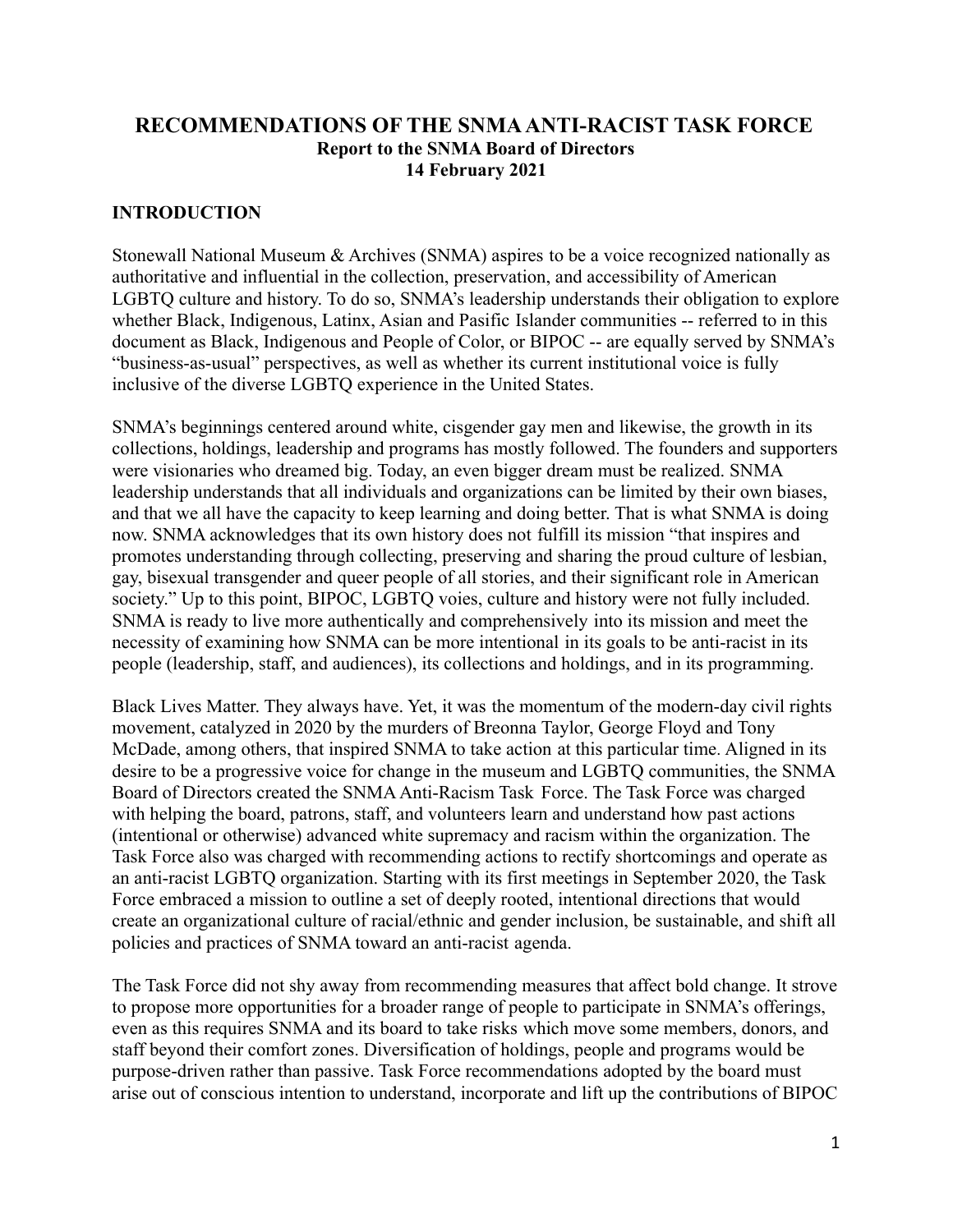LGBTQ people in queer culture and history, its own BIPOC members and the BIPOC communities beyond SNMA. Regardless of any content SNMA puts on the web or its exhibition walls, however well-intentioned, SNMA cannot simply expect these BIPOC LGBTQ communities to engage with us without building authentic, meaningful and reciprocal relationships.

The results of the Task Force meetings are the broad recommendations and suggested, specific actions that follow. The Task Force asks the Board to seriously consider them, augment them with its own, and develop a board-driven and board-owned plan of action that the staff will implement. The Task Force is confident that the result will not only preserve LGBTQ culture and history, but positively expand the public's understanding of it to include stories by and about BIPOC LGBTQ people.

The Task Force is deeply grateful that the SNMA Board of Directors sought its expertise in advance of SNMA's revisions to its strategic plan. In return, the Task Force asks that the Board demonstrate a bona fide desire to address institutional racism and its connection to white supremacy, by allocating resources sufficient to put the recommendations into action. The Task Force would welcome an invitation back to review and hopefully affirm that SNMA has taken to heart the Task Force's aspirations, time, and effort expended to develop these recommendations that might give equal voice to all SNMA's diverse audiences and constituents.

# **TASK FORCE MEMBERS**

- Jacki Bennett: SNMA Board Chair
- Diana Bruce: SNMA Board member
- Imma Duverger: SNMA Program Coordinator, Task Force Secretary
- Justin Estoque: Co-Chair, SNMA National Advisory Council, Task Force Chair
- Kezia Gilyard: LGBTQ+ Coordinator, Broward County Public Schools
- Ernest (EJ) Harrison: Choral arts artistic director and member, board of directors for Choirclusive, an organization that focuses on inclusivity in the choral classroom
- Hunter O'Hanian: SNMA Executive Director
- Damian Pardo: SNMA Board Member
- Wesley Thomas: Program Manager, LGBTQ and Sexual Health, District of Columbia Public Schools

# **BACKGROUND AND MEETINGS**

In 2020, the Board formed an Anti-Racism Task Force, and held the first Task Force meeting in September. At that meeting, members decided that the Task Force needed to include BIPOC members beyond the SNMA inner circle. Additional members with SNMA program connections were recruited, and since September 2020, the full committee met seven times over seven months to share ideas on the three categories described by the Board in its creation of the Task Force: people, holdings, and programs. As SNMA begins implementing the recommendations, the Task Force would welcome an opportunity to review and comment on the progress of actions taken within the first year, and to regularly engage with SNMA to ensure priority, urgency and accountability.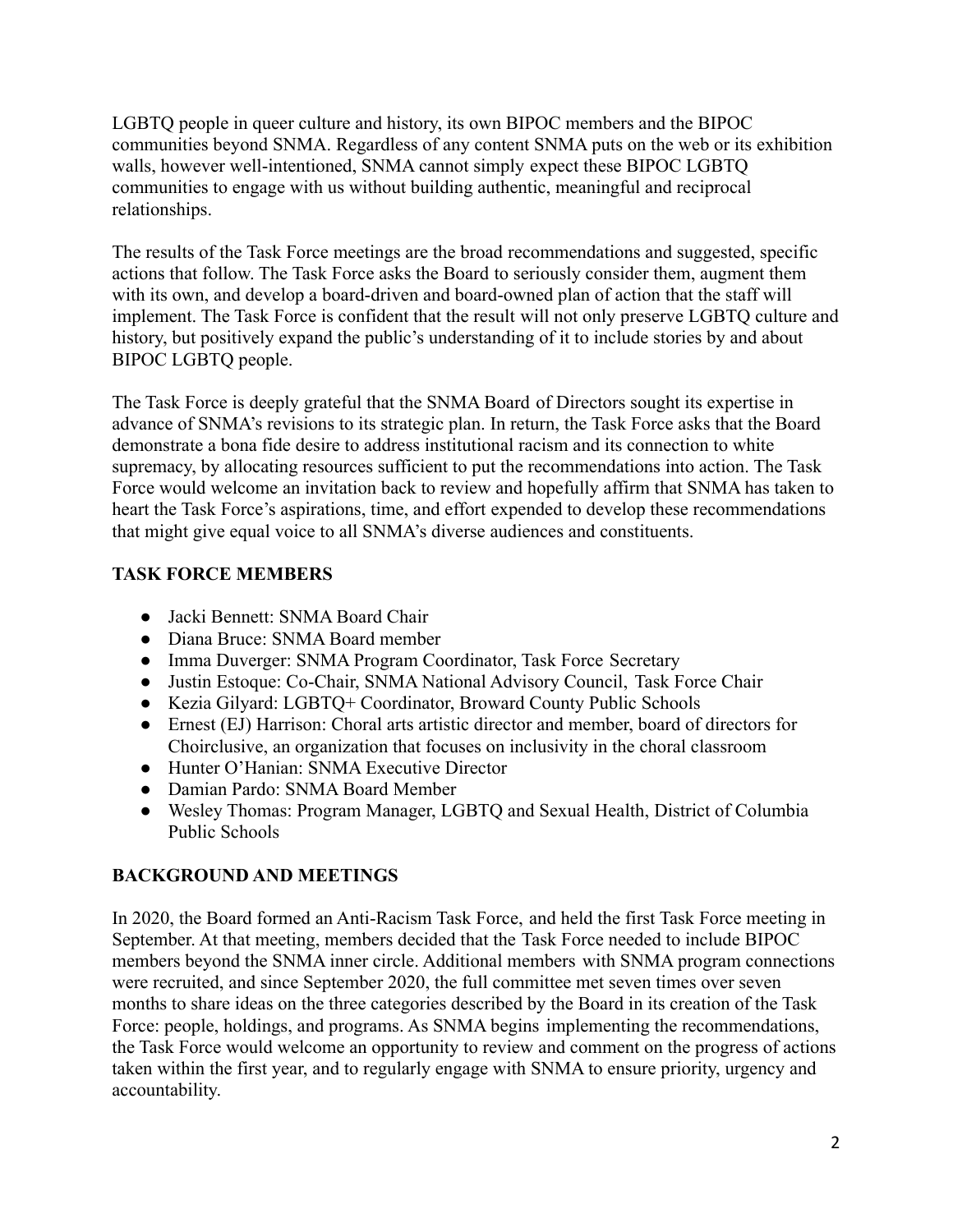### **TASK FORCE GOAL**

This final report provides the SNMA Board of Directors with broad recommendations and examples of specific actions that the Board should take. SNMA seeks meaningful and measurable recommendations to identify and remove the vestiges of white supremacy and barriers to racial/ethnic and gender inclusion in our board, staff, educational outreach, exhibitions, holdings, and other programs. It is the Task Force's expectation that SNMA's board and staff implement these actions and others of their own, consistent with the recommendations and with specifics regarding timeline and responsible party. <sup>1</sup> The Board Chair and Executive Director will ensure that the recommendations inform SNMA's upcoming strategic planning.

During development of the SNMA strategic plan, the Task Force recommends that the Board develop and include goals for each action item that are Specific, Measurable, Attainable, Relevant and Time-Bound (SMART). The Task Force welcomes the invitation to review and provide feedback on the SMART goals, within the next six months.

### **GENERAL RECOMMENDATIONS**

The Anti-Racism Task Force offers recommendations falling within three broad areas:

- People What actions must be taken to ensure SNMA's human resource and governance policies and procedures are anti-racist in nature and intent?
- Holdings What actions must be taken to ensure SNMA's holdings reflect the gender and racial/ethnic diversity of our society?
- Programs What actions must be taken so that SNMA's exhibitions, public programs, and educational programs are inclusive, accurate, welcoming, reflective, and informative?

### **PEOPLE**

People include board members, donor base, paid staff, volunteers, visitors, and institutional partners.

The Task Force offers the following broad recommendations. Listed under each recommendation are specific action items and examples suggested by the Task Force.

#### **1. Review and revise SNMA internal policies to promote equity and inclusion.**

- **a.** Assess and promote racial, ethnic and gender equity in employment, including recruitment, retention, employee policies and employee benefits.
	- i. Within six months, produce a report for the Board and Task Force review that analyzes the recruitment, retention and length of employment of the staff within the last 5 years.
	- ii. Develop and implement a comprehensive system for ensuring diversity in hiring and retention practices.
	- iii. Develop and implement employee policies and benefits that are anti-racist and equitable support the diverse needs of a diverse staff.

<sup>&</sup>lt;sup>1</sup> SMART goals are specific, measurable, achievable, relevant and time-based.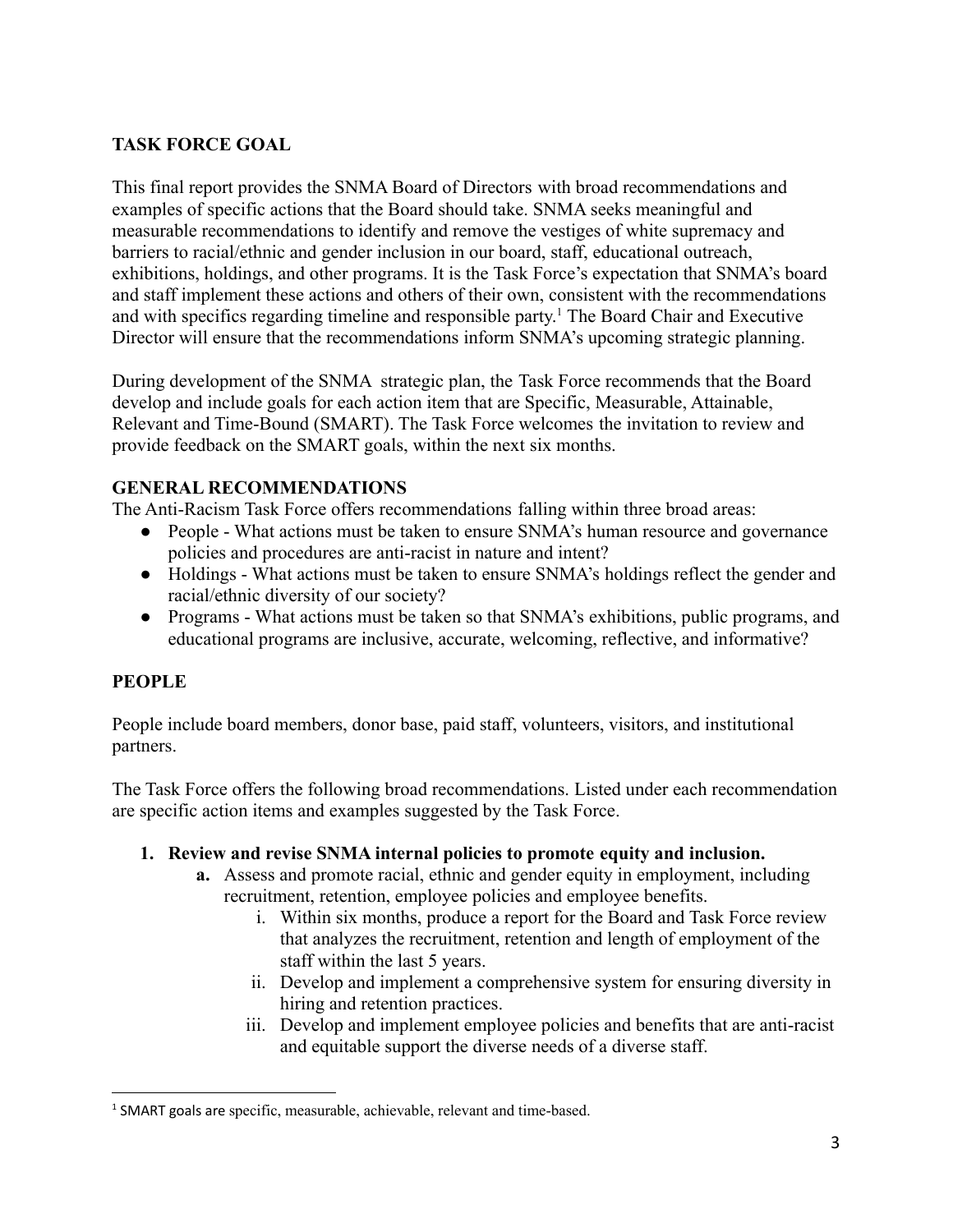- iv. Create a culture of financial transparency in regard to staff salary, board contributions, etc. by including salary ranges in job descriptions to establish a community of trust and promote pay equity.
- **b.** Assess and promote racial, ethnic and gender equity for board members and volunteers, including recruitment, retention and volunteer policies.
	- i. Within six months, produce a report for the Board and Task Force review that analyzes the recruitment, retention and length of employment of the board and volunteers within the last 5 years.
	- ii. Develop and implement a comprehensive system for ensuring diversity in board recruitment and retention practices. Revise organizational bylaws and board responsibilities to reflect this.
- **c.** Register the voluntary submission of gender, racial, ethnic and sexual orientation and identity of board, staff and volunteers to create a baseline statistic from which we can begin to accurately measure the diversity within the office.
	- i. Within six months, produce a report containing all aforementioned information of board, staff, and volunteers for board and Task Force Review.
- **d.** Create and implement a disciplinary policy on acts of transphobia, homophobia, sexism, xenophobia and racism committed by board, staff, guests, and volunteers within SNMA space, or at SNMA sponsored events.
- **e.** Assess the accessibility of our institutional voice (language in SNMA announcements, social media, newsletter, exhibitions and programming)
	- **i.** Offer translations of the website, and in-person/online events in Haitian Kreyol (2% of FL households speak at home- 5% in Miami) and Spanish (20% of FL households speak at home - 70% in Miami) (reflecting the ethnic diversity of South Florida)
	- **ii.** Implement a regular anti-racism training with outside, trusted and vetted facilitators to guide all staff, board members, and volunteers.
	- iii. Conduct a comprehensive review of the organization's policies, literature, documents, signage, etc. to ensure the use of gender-neutral language to create an inclusive and gender diverse atmosphere.

#### **2. Renew our community focus and invite local and national historically marginalized communities to collaborate with us in inclusive and reciprocal processes.**

- **a.** Review potential financial barriers to programming (i.e. membership price, events, clubs, etc.) which might impede engagement.
	- i. Conduct a survey among BIPOC led-orgs audience/staff/ to gauge their thoughts on the accessibility of SNMA membership pricing, events, etc. Produce a report within a month after the survey for board and Task Force review.
- **b.** Explore tiered pricing for membership and events, based on self-declared access to financial means.
- **c.** Offer clubs sponsored by Stonewall that are free of charge or for a nominal fee (as opposed to requiring membership in order to participate).
- **d.** Sponsor a membership registration event in Broward and Miami-Dade K-12 schools and universities (especially those which are more racially and ethnically diverse).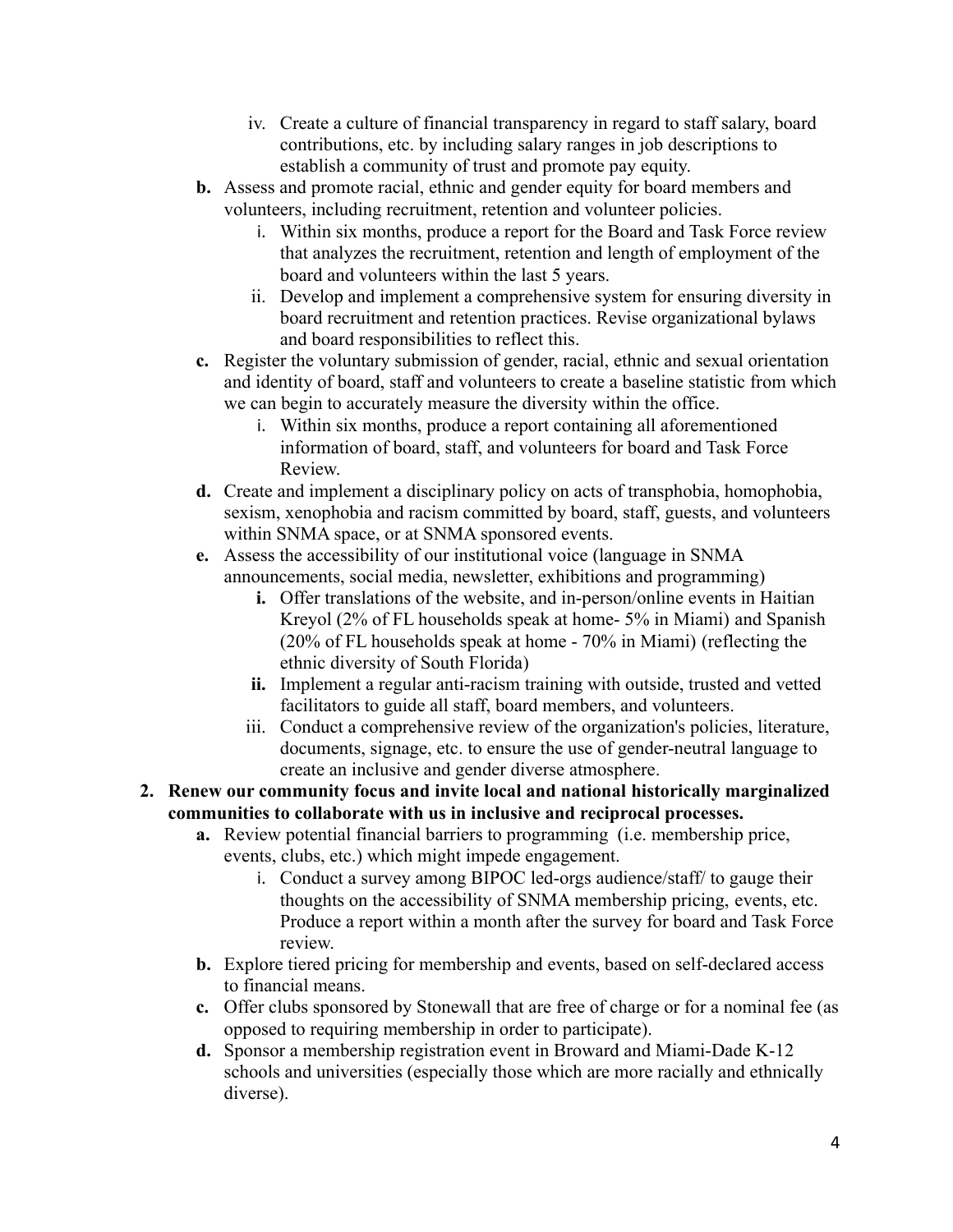- **e.** Develop collaborations with community organizations that engage and support BIPOC elders.
- **f.** Regularly employ surveys of participants in SNMA exhibitions and programming to gauge audience participation by BIPOC individuals and partner organizations.
- **g.** Develop strategic marketing and communication plans geared towards diverse communities and organizations.
- **h.** Create up-to-date lists of local and national organizations (i.e., HBCUs, cultural orgs, business/entertainment, etc.) with diverse audiences. Host/boost events, etc., organize membership drives with these organizations.
	- **i.** Measurables: Contact xx# of Organizations per Q and track results
	- **ii.** Establish continuing partnership with interested organizations including HBCUs, business/entertainment companies, cultural arts organizations, etc.
		- **1.** Invite them to guest curator positions, critique programs in development, host/boost events, etc., organize membership drives with these organizations.
		- **2.** Measurables: Increase # guest curated exhibitions by 25% in the first year.
	- **iii.** Establish a formal community board with interested partner organizations to measure and contribute to the implementation of the SNMA's Task Force recommendations.
		- **1.** Measurables: Host first meeting of board by 2nd Q
	- **iv.** Demonstrate our support to for BIPOC led community organizations by encouraging our primary audience of white cisgender men to *directly* support queer and trans BIPOC community and advocacy organizations.
		- **1.** Encourage support by sharing fundraisers, GoFund Me pages on SNMA's social media platforms and encourage followers to donate**.**
		- **2.** Offer SNMA's physical space to host activities and events of partner BIPOC-focused LGBTQ+ organizations.
		- 3. Co-host events with BIPOC-led/BIPOC-focused organizations.
		- **4.** Encourage SNMA audience to participate in/promote events held by the aforementioned organizations.
- **3. Provide ongoing training, enrichment and opportunities for staff and leadership to create and sustain a culture of equity and inclusion.**
	- **a.** Develop strategic marketing and communication plans geared towards diverse communities and organizations who are currently undertaking the crucial work of combating white supremacy and anti-Blackness
		- i. Utilize the aforementioned community board to assist in reviewing marketing materials to ensure inclusivity of racial and gender minorities.
	- **b.** Implement mandatory sexual orientation, racial, ethnicity and gender sensitivity trainings for all board, staff, and volunteers to build competencies.
		- i. Ideally, the training will be conducted within the first month of employment and at the start of each year, and include a post survey to gauge what participants have learned, where training can be improved, etc.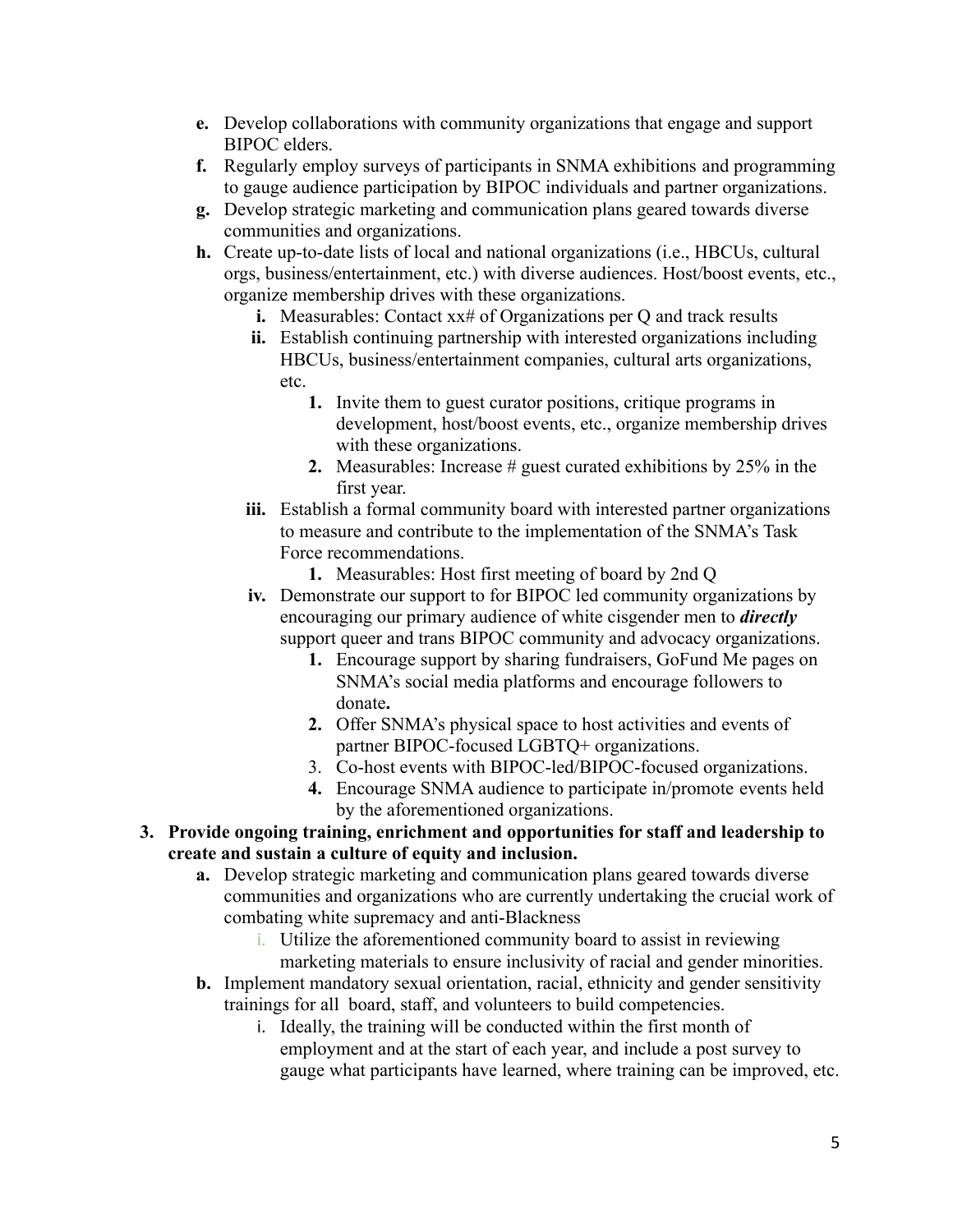A report summarizing the results of the survey and gauging the efficacy of the training will be produced at the same frequency of these trainings.

- **c.** Share readings and host learning/sharing sessions for board, staff and volunteers surrounding issues of transphobia, anti-Blackness, white supremacy, xenophobia, homophobia, misogyny etc. (monthly, weekly, etc.)
- **d.** Establish internship/fellowship programs with BIPOC partner organizations to increase staff/volunteer diversity
	- **i.** Historically Black institutions, Black trans advocacy and cultural groups.
	- ii. Ensure XX% of interns, fellows are BIPOC individuals

#### **HOLDINGS**

The Task Force offers the following broad recommendations. Listed under each recommendation are specific action items and examples suggested by the Task Force.

Holdings include library, archival, and object collections; electronic holdings such as video and audio files and other virtual holdings; public relations documents.

#### **1. Review and diversify current holdings**

- **a.** Maintain a comprehensive list categorizing the library, archival, and museum holdings by BIPOC (individuals/groups).
- **b.** Critically evaluate library and archival holdings to understand deficiencies with regard to race and gender.
- c. Develop a collecting plan with goals and strategies for diversifying current holdings.
- **d.** Consult BIPOC canon lists and recommendations in order to add to our library to fill in any gaps in our collection. Here are some examples:
	- **i.** [Queer Theory \(Brown University\)](https://www.brown.edu/campus-life/support/lgbtq/graduate-student-resources/queer-theory-reading-list), [Zora Neal Hurston](https://zora.medium.com/100-best-books-by-black-women-authors-zora-canon-46b3492bdded) Canon, [Queer](https://www.goodreads.com/list/show/104172.Queer_Indigenous_Literature) [Indigenous Literature,](https://www.goodreads.com/list/show/104172.Queer_Indigenous_Literature) [8 Books Featuring Asian and](https://www.autostraddle.com/books-asian-and-pacific-islander-queer-women-374872/) Queer Women, [10](https://www.autostraddle.com/10-south-asian-lgbtq-books-that-are-about-more-than-coming-out-393164/) [South Asian LGBTQ+ Books that Changed My Life](https://www.autostraddle.com/10-south-asian-lgbtq-books-that-are-about-more-than-coming-out-393164/)
- e. Require XX% of BIPOC-produced works to the Collections Committee when making suggestions for new accessions.

#### **2. Invite BIPOC community to take cultural and historical ownership of their share of SNMA holdings.**

- **a.** Promote collection and sharing of oral histories with BIPOC elders and youth.
	- i. Establish a new club with vetted participants for pen pals, invite elders to speak of lived experience to youth groups, etc.
- **b.** Assemble informed groups of volunteers who can identify and recommend specific items which would make the holdings more diverse and inclusive.
- **3. Continue to grow holdings to include important museum and archival objects representing current culture and history**
	- a. Create and implement a collecting plan for items reflecting current events (i.e., BLM, recently elected LGBTQ political officials, etc.)
- **4. Fund opportunities for diversification of holdings.**
	- **a.** Create fundraising strategies to raise funding supporting accessions that diversify holdings.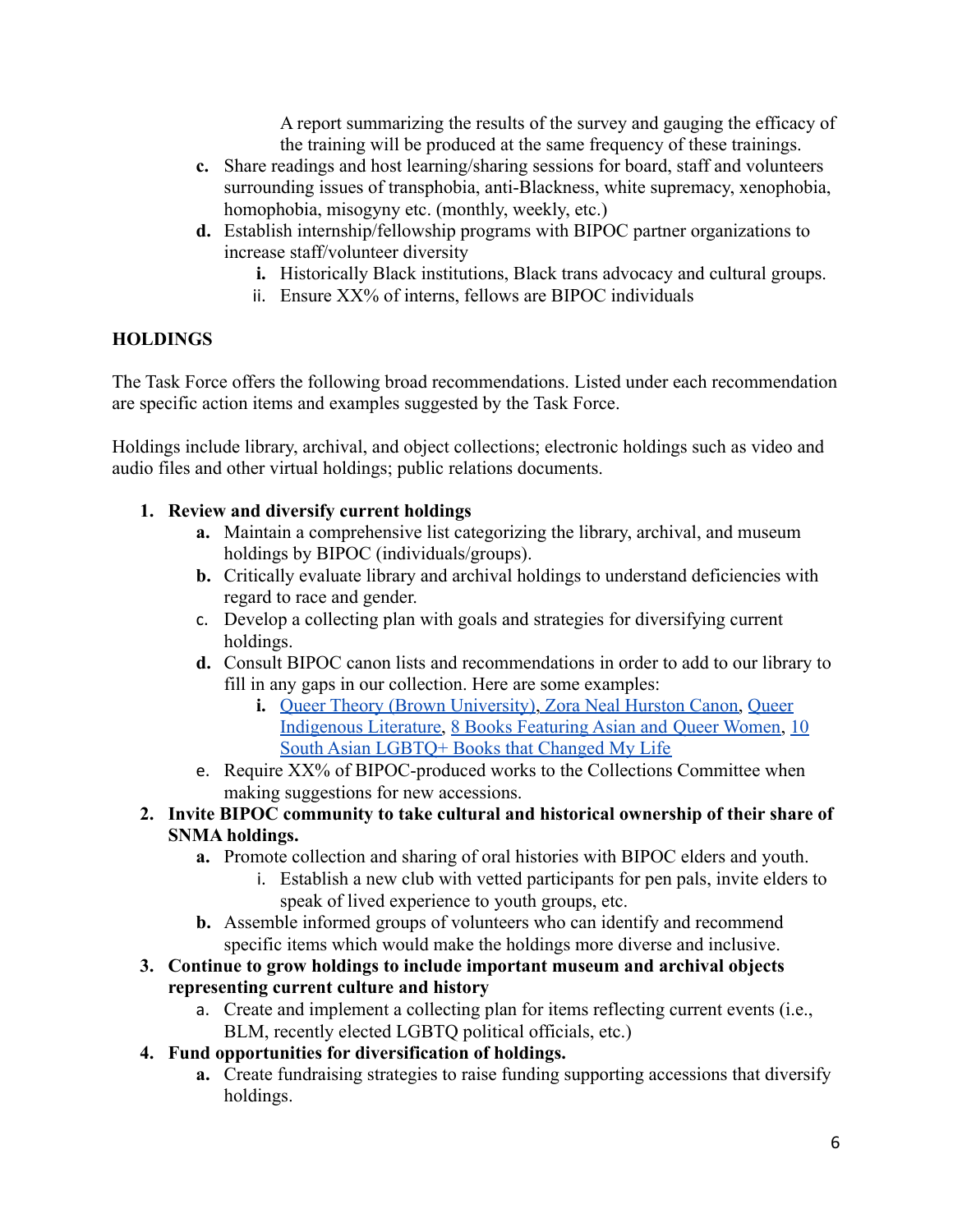b. Include specific lines in the operating budget to support diversification of holdings.

### **PROGRAMS**

Programs include SNMA's interpretive programs such as exhibitions and public programs; educational programs; and other community engagement programs.

The Task Force offers the following broad recommendations. Listed under each recommendation are specific action items and examples suggested by the Task Force.

- **1. Renew organization's goal to diversify exhibitions and public programs to include BIPOC content, perspectives, and collections material.**
	- a. Create safe physical and virtual spaces for intersectional communication and interaction (i.e., age, race, gender, orientation, class, education, inter-generational, multi-racial and multi-ethnic interactions, especially for trans and non-binary youth)—where everyone feels comfortable.
		- i. Implement mandatory closed captioning for ALL virtual events 1. Employ a trained professional to transcribe
		- ii. Implement quarterly training of all staff/volunteers to ensure institutional voice in all programming and exhibitions adheres to the [Diverse Style](https://www2.calstate.edu/csu-system/csu-branding-standards/editorial-style-guide/Pages/diversity-style-guide.aspx) [Guide,](https://www2.calstate.edu/csu-system/csu-branding-standards/editorial-style-guide/Pages/diversity-style-guide.aspx) [GLAAD Media Reference Guide,](https://www.glaad.org/reference/lgbtq) etc (i.e capitalization of Black, avoidance of defamatory language unless in direct quotation, etc.)
	- b. Amplify existing BIPOC exhibition narratives by inviting additional contributions from Black and Brown content experts.
		- i. Require 50% of guest speakers in SNMA virtual series be BIPOC.
		- ii. Require that 50% of yearly exhibitions center materials produced by BIPOC folks (art, publications, etc.).
	- c. Employ surveys following exhibitions and programming to gauge audience participation (mostly among the including BIPOC partner organizations).
- **1. Ensure that in our exhibitions, public programs, collecting plans, the originating voices of gay people of color themselves are bona fide, authoritative, and active in the telling. It is not enough for an anonymous curatorial voice to talk about BIPOC history and culture.**
	- a. Invite BIPOC guest curators and program participants to participant and critique programs.
		- i. Require 50% of ALL guest curators for SNMA exhibitions be BIPOC
	- b. Offer story-telling activities and exhibitions that center on BIPOC people.
	- c. Promote collection and sharing of oral histories with BIPOC elders and youth.
		- i. Collect one local history quarterly from BIPOC elders and youth to expand on holdings and remain available for future exhibitions and programming
- **2. In SNMA's interpretive and programmatic practice, empower the narrative of gay BIPOC communities as contemporary, diverse, politically active, and artistically productive.**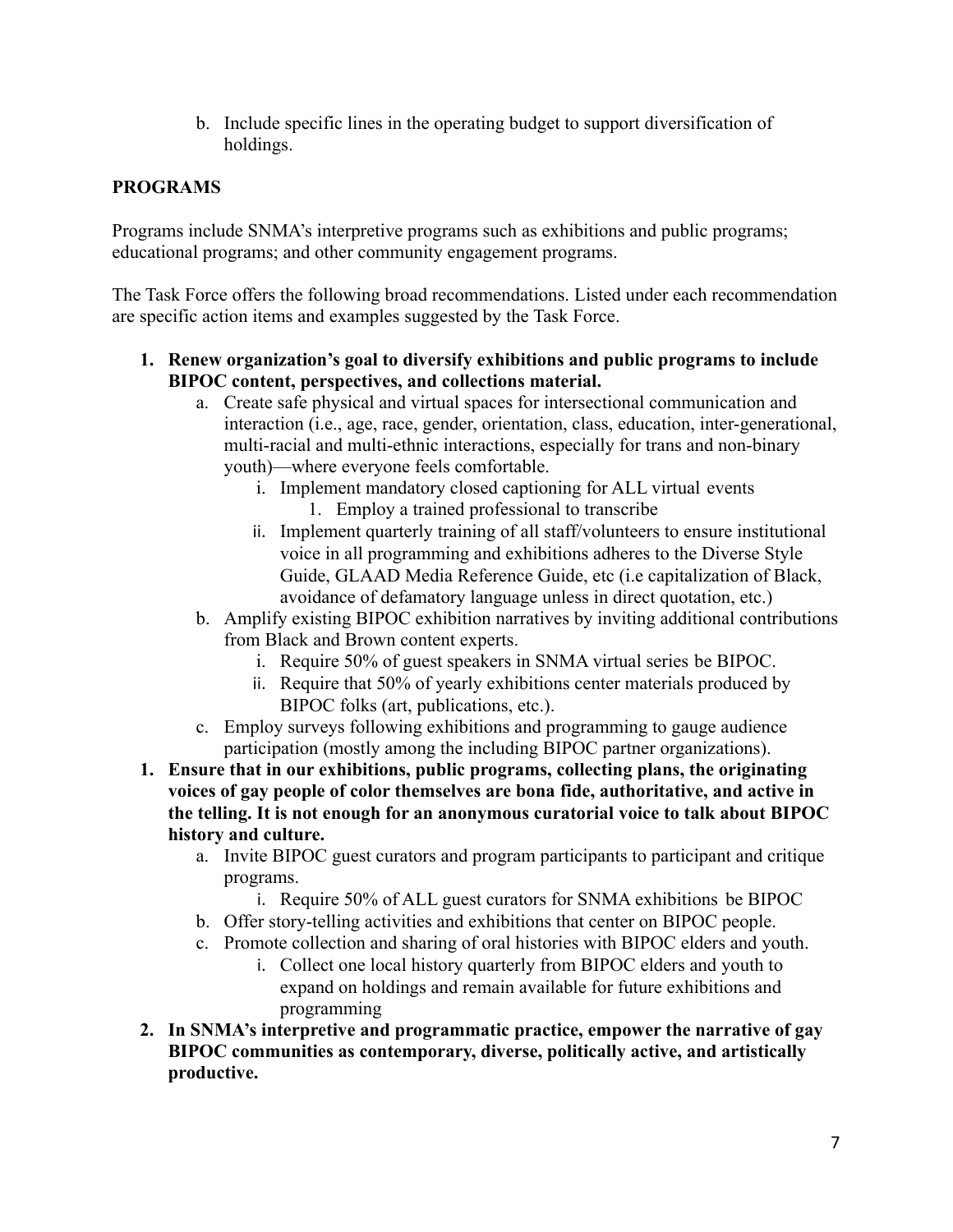- a. Encourage an active collection of objects from ongoing BIPOC LGBTQ events (BLM, Rainbow wave of recently elected LGBTQ+ political officials, etc.)
- b. Create a program or exhibit that invites the community to contribute photos with short descriptions and personal stories.
- c. Adjust outward-facing language (i.e., mailings, brochures, social media, web, etc.) to signal dedication to greater inclusivity. Consider offering translations in additional languages relevant to South Florida such as: Haitian Kreyol, Spanish, etc.